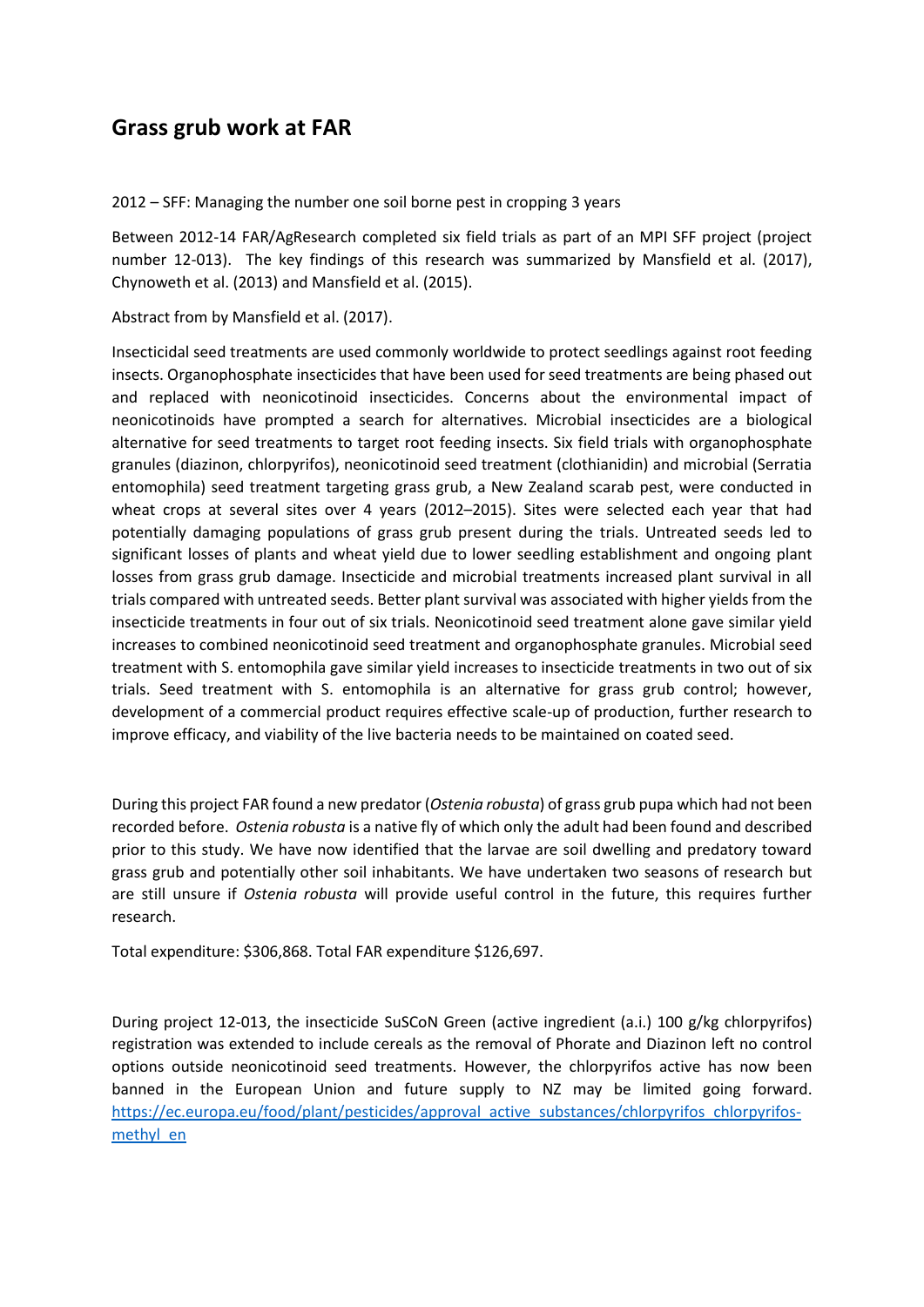The use of liquid Diazinon for follow up treatment of cereal crops post sowing also achieved registration at a similar time. If SuSCon Green disappears from the market due to removal of use in Europe, Diazinon will become more important in the cereal and seed crop space.

## **2018 SFF 3 years – This is additional to and separate from A Lighter Touch**

This project will test new solutions for grass grub control in arable crops and facilitate innovation by supporting arable farmers to adopt new pest management tools.

## *New solutions*

Microbial treatments offer an alternative to chemical insecticides for seedling protection and have shown efficacy against grass grub in arable crops (Mansfield et al. 2017). Adoption of such new technology requires demonstration of consistent performance under real world conditions on farm and the technology needs to fit readily into existing crop management practices. The current biological product available for grass grub control is a bacteria (*Serratia entomophila*, sold as Bioshield) that is best applied as a preventative treatment. It is effective but comparatively slow acting and takes 2-3 years to build up on farm before achieving maximum control of grass grub. This timeline may be acceptable in perennial pastures but is not a good fit for the shorter crop cycles of arable farmers, who need a rapid acting biological alternative that is similar in efficacy to chemical insecticides. The novel bacterium *Serratia proteamaculans* AGR96X is highly effective against grass grub, causing death within 5-12 days after feeding (Hurst et al. 2018). This is fast enough to give similar results to existing chemicals like diazinon, provided the bacterium can be delivered effectively on farm.

Total expenditure: \$306,868. Total FAR expenditure \$58,000 with additional \$15,800 inkind, Seed Industry Research Centre \$30,000.

2020 – FAR internal trials – other biologicals

FAR has investigated the potential role of four alternative control options in a laboratory experiment run during the winter of 2020. This will progress to a field experiment in the autumn of 2021, estimated spend is \$15,000.